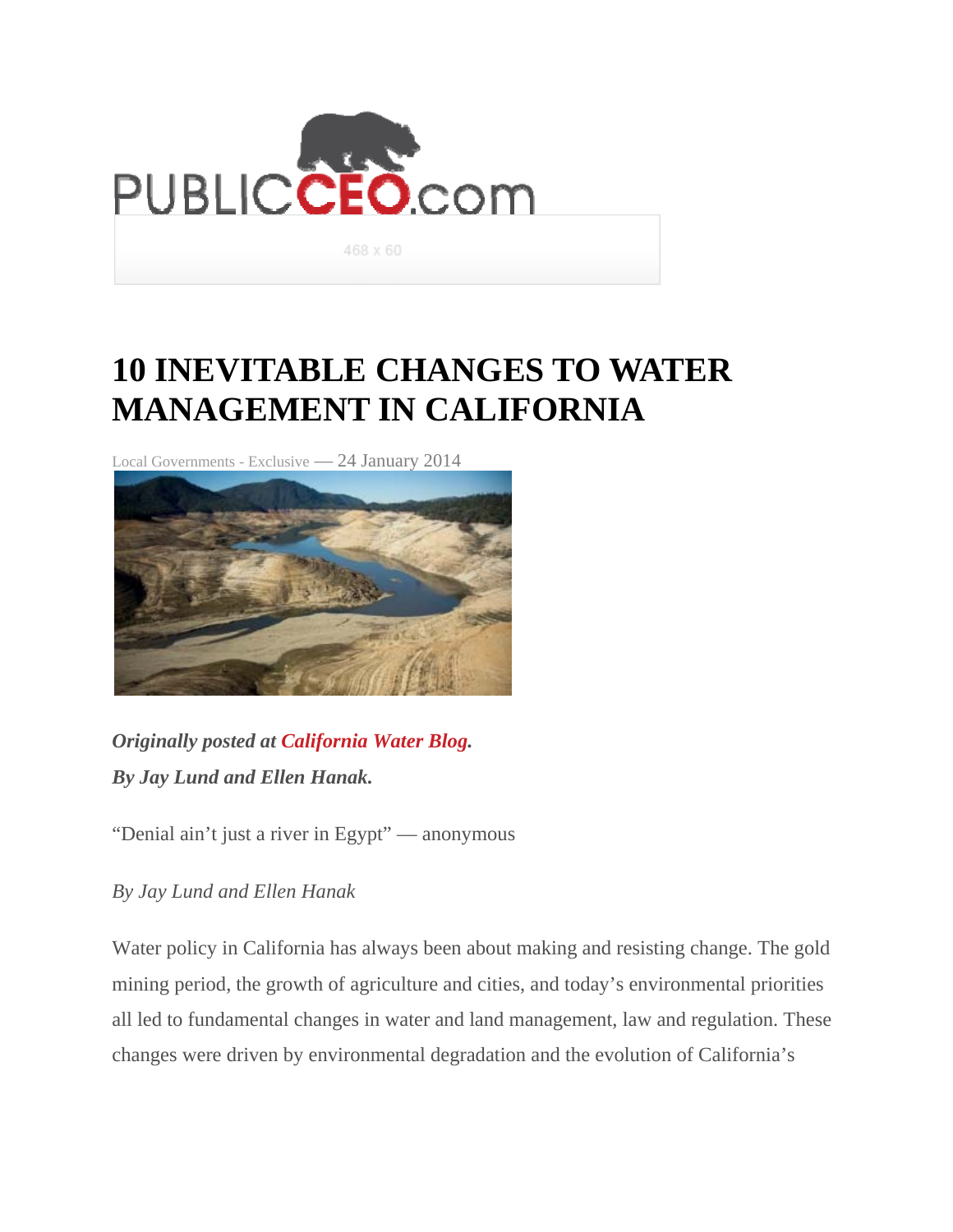economic structure and societal priorities. Change has rarely happened quickly, and it has usually been controversial (Hundley 2001; Pisani 1983; Hanak et al. 2011).

Additional changes are on the horizon, driven by large, long-term physical processes such as sea level rise, climate warming, land subsidence, depletion of groundwater and accumulations of salts and nitrate in groundwater. Other drivers include further introductions of invasive species and the continuing evolution of California's economic structure and governing institutions.

California water policy and management will need to prepare for these seeming inevitabilities and find solutions that support a strong economy and a healthy environment, while easing transitions for vulnerable groups.

Here is our list of 10 changes to come:

**1. Parts of the Sacramento-San Joaquin Delta will permanently flood.** Land subsidence, sea level rise, increasing seepage and earthquakes — combined with limited agricultural value and high repair costs — make the permanent flooding of many of the most subsided islands in the central and western Delta seemingly inevitable. Public subsidies for Delta levees can reduce this risk for some areas, but it is unrealistic to expect enough state subsidies to maintain all Delta islands (Lund 2011; Suddeth et al. 2010; Mount and Twiss 2005). This change will cause some localized economic hardship and create new recreational opportunities (Medellín-Azuara et al. 2012).

**2. Reduced diversions of water from the Delta also seem inevitable.** Greater

environmental flow requirements are already reducing water available for agricultural and urban uses. New instream flow requirements and changes in climate seem likely to further reduce water diversions. This change will affect not only Delta water exporters – the current focus of policy actions – but also upstream and within-Delta diversions. [(Upstream diverters remove twice the water from the Delta as exporters and Delta water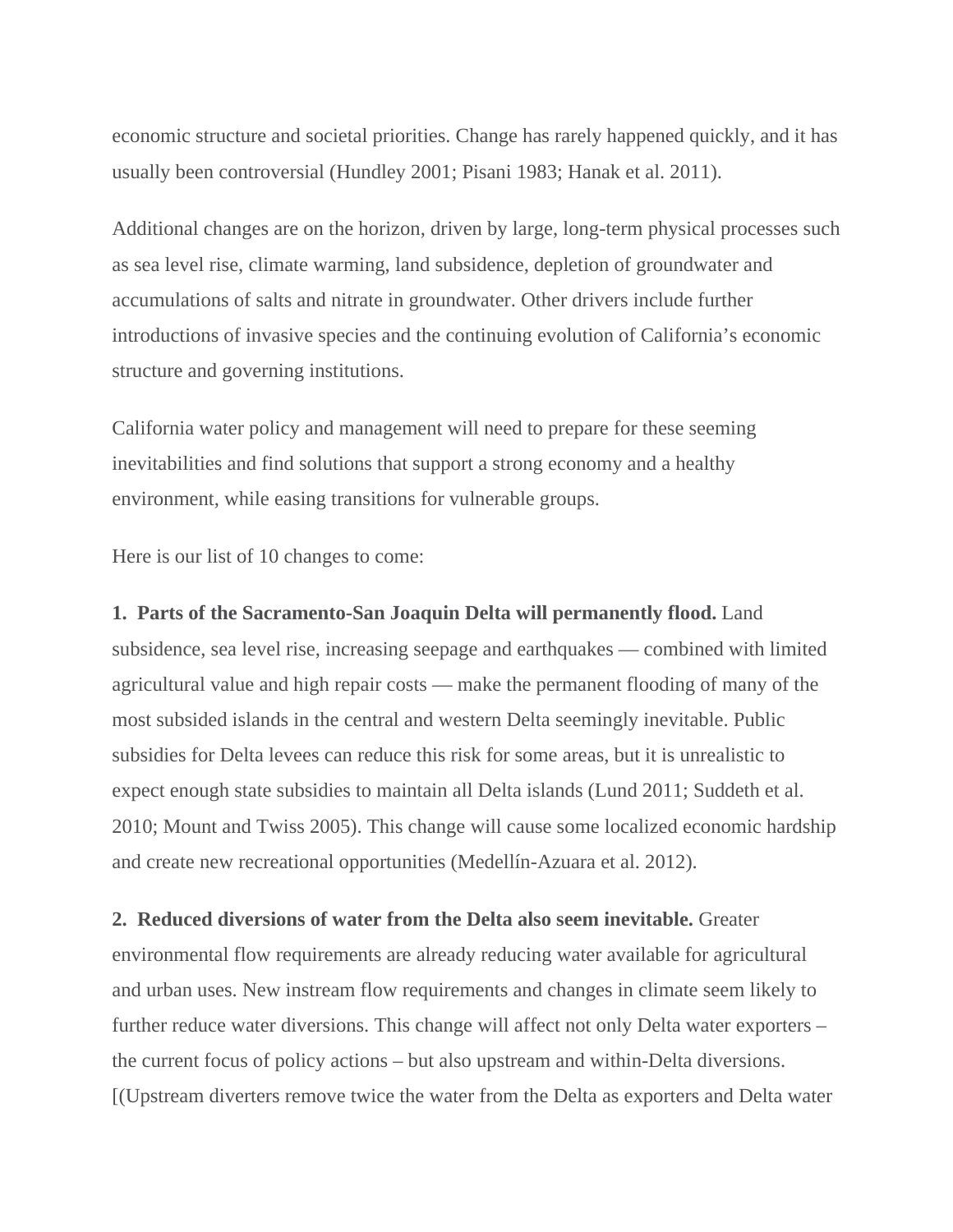users combined (Lund et al. 2010)]. Reduced Delta diversions will significantly affect agricultural and urban water users and water management statewide.

#### **3. The Tulare Basin and San Joaquin River regions will have less irrigated**

**agriculture.** The Central Valley south of the Delta is a vast and highly productive agricultural region that substantially lives on borrowed water. Local inflows supply only about two-thirds of the 15.3 million acre-feet (maf) that the Valley consumes annually, mostly for crops. The balance comes from Delta imports (4 maf/yr) and groundwater overdraft [(1-2 maf/yr — by far the most overdraft in California) (Hanak et al. 2011)]. (About 2.7 maf/yr of fairly saline drainage water and rare flood waters leave the region from the San Joaquin River, whose natural outflow would be about 6 maf annually.) Long-term reductions in groundwater overdraft, Delta imports and San Joaquin River diversions could reduce water availability to this region by 2-5 maf/year, requiring the permanent fallowing of up to 1-2 million acres of this region's 5 million irrigated acres. Some of this land will leave agricultural production for other reasons: Up to about 500,000 acres lack good drainage and are prone to salinization (USDOI 1990a, 1990b), and continued urbanization will further reduce farm acreage (Teitz et al. 2005). Although shifts to higher value crops (especially orchards) will likely maintain absolute growth in agricultural revenues and profits, some communities will be hard-hit by these transitions (Medellin-Azuara et al. 2011).

**4. Urban areas will use less water per capita, reuse more wastewater and capture more stormwater.** Growing supply risks and higher costs will drive reductions in urban water use and efforts to capture more local supplies. Urban conservation potential is illustrated by Australian cities, which use much less water than California, while sustaining a similar economy, culture, and climate (Cahill and Lund 2013). Regulations and pricing will help motivate this transformation. Although not costless, this is the easiest change on our list. These adaptations in urban water management will improve urban water supply reliability, and help reduce some other water challenges in California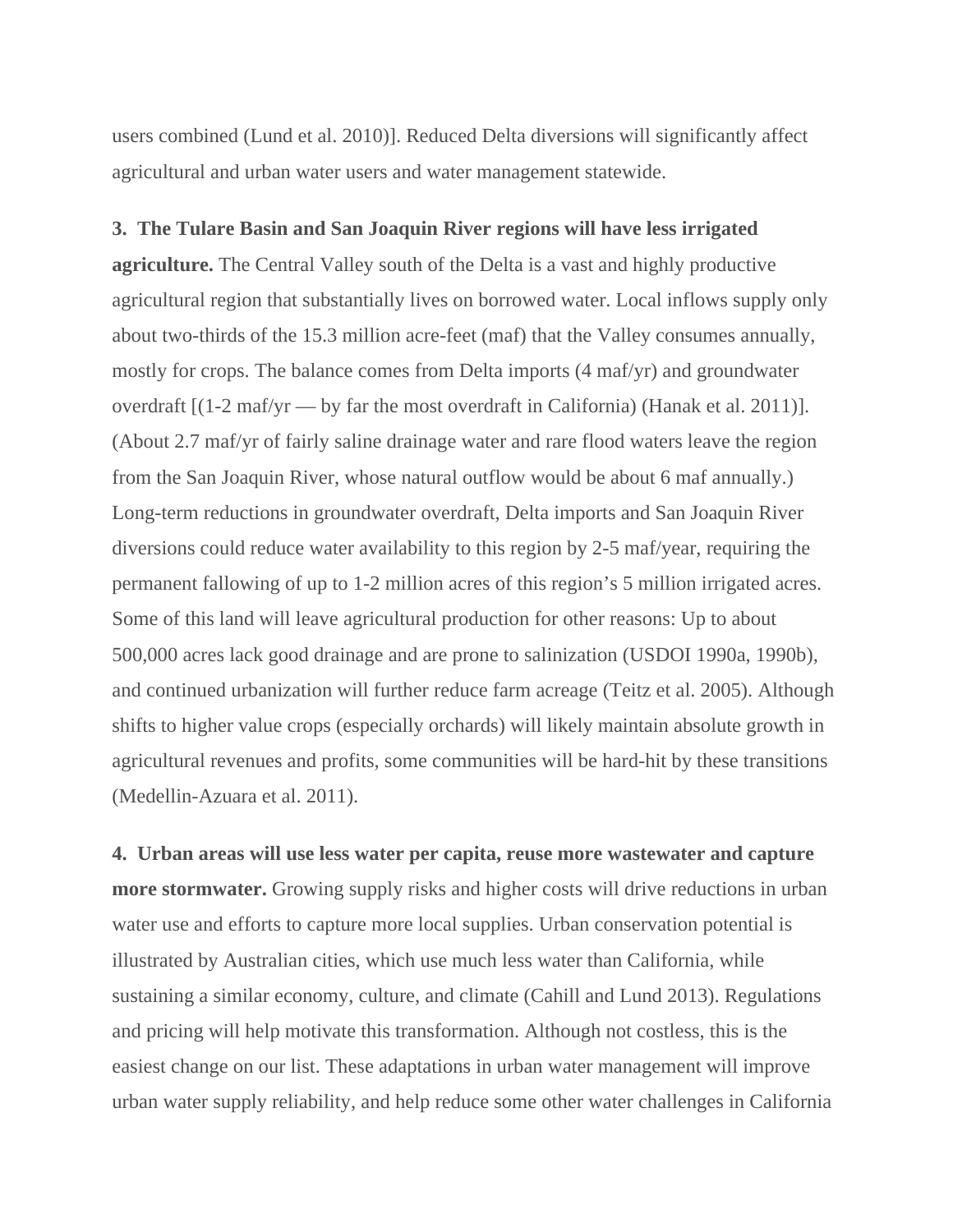by freeing up some water for agricultural and environmental uses. But not all actions are equally effective everywhere. Water conservation, reuse and stormwater capture will be more effective in coastal urban areas, with effective conservation in inland areas focusing on reductions in landscaping irrigation (Hanak et al. 2011; Ragatz 2013).

#### **5. Some native species will become unsustainable in the wild despite protective**

**efforts.** Changes in the climate, combined with continued stress from human water and land management and the dilution of wild genetic stock by hatchery fish and invasive species, will make survival of some native fish species unsustainable in the wild despite concerted efforts to improve their conditions (Moyle et al. 2013). The entire range of native plant and animal species in California faces similar risks (Barbour and Kueppers 2012). Not all can be expected to survive. This threat poses immense challenges for our endangered species laws and their implementation (Hanak et al. 2011, 2013).

#### **6. Funding for water system solutions will become even more local and**

**regional.** Many local and regional water systems benefitted from state bond funds passed in the 2000s, and many water managers look back with nostalgia to the heavy federal subsidies for water infrastructure that largely ended by the 1980s. Budget problems are likely to further curtail state and federal funding for water problems in the years to come. Federal and state agencies also have diminishing institutional capability for water system planning. Local and regional agencies will be the most motivated to address and fund most water problems, and also the most capable. This change spells a return to the dominant historical pattern in American and Californian water management (Lund 2006; Hanak et al. 2011, 2012).

**7. State and federal regulations will increasingly drive water management.**Water rights, public health and environmental regulations are under state and federal authority, and will remain important even though state and federal planning and funding declines.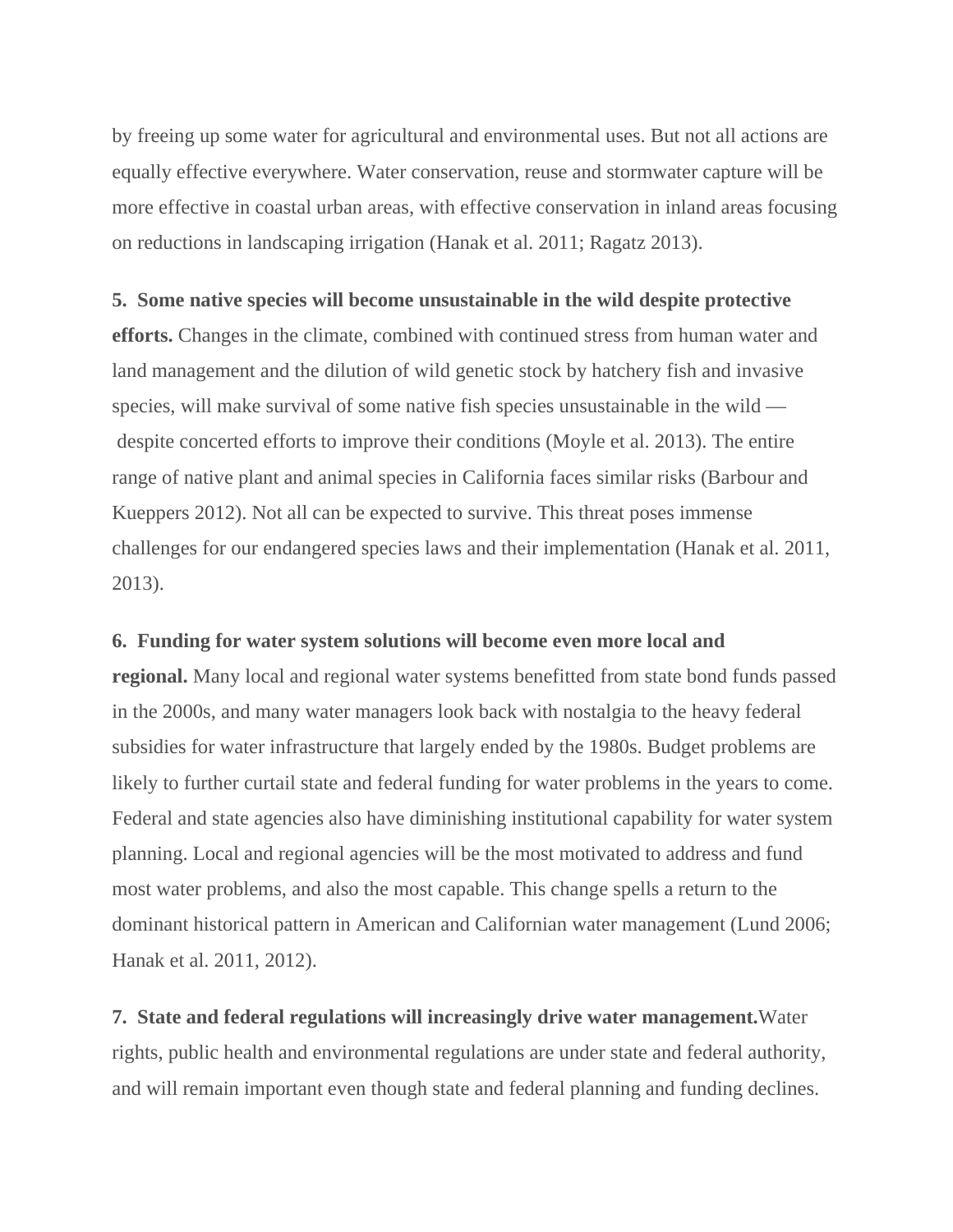Making these regulations more efficient, effective and supportive of local and regional management to further both local objectives and statewide interests in public health and environmental protection is a major challenge. Defining more positive and effective forms and goals for environmental regulation will be a controversial necessity (Hanak et al. 2011, 2013).

One in 10 people living in California's most productive farming areas is at risk of exposure to harmful levels of nitrate contamination in their drinking water, according to a recent study by the UC Davis Center for Watershed Sciences.

#### **8. Groundwater in many agricultural areas will be increasingly contaminated by**

**nitrate.** Modern agriculture applies large quantities of nitrogen fertilizer, much of which enters groundwater as nitrate, a threat to safe drinking water. Although fertilizer application efficiency is improving, farmers often cannot reduce nitrate discharges enough while maintaining profitable farming operations. And even if all nitrate leaching from agriculture ended today, decades of past discharges would continue to flow towards drinking water wells for decades to come. This problem is not unique to California, and it is especially worrisome for safe drinking water in small, low-income rural communities. Addressing this problem should be a focus for state and county governments (Harter et al. 2012).

**9. California's groundwater will become more tightly and formally managed.** The same economic and environmental pressures that have led to tighter management and accounting of surface water in California will lead to more formalization of groundwater rights and management. Following decades of legal negotiations among users, aquifers in southern California and Silicon Valley are mostly adjudicated with formal pumping rights or managed by special districts with pumping fees (Blomquist 1992). Local efforts elsewhere are slowly moving towards more formal management (Nelson 2011). More defined groundwater rights will be a long and cumbersome process unless state court and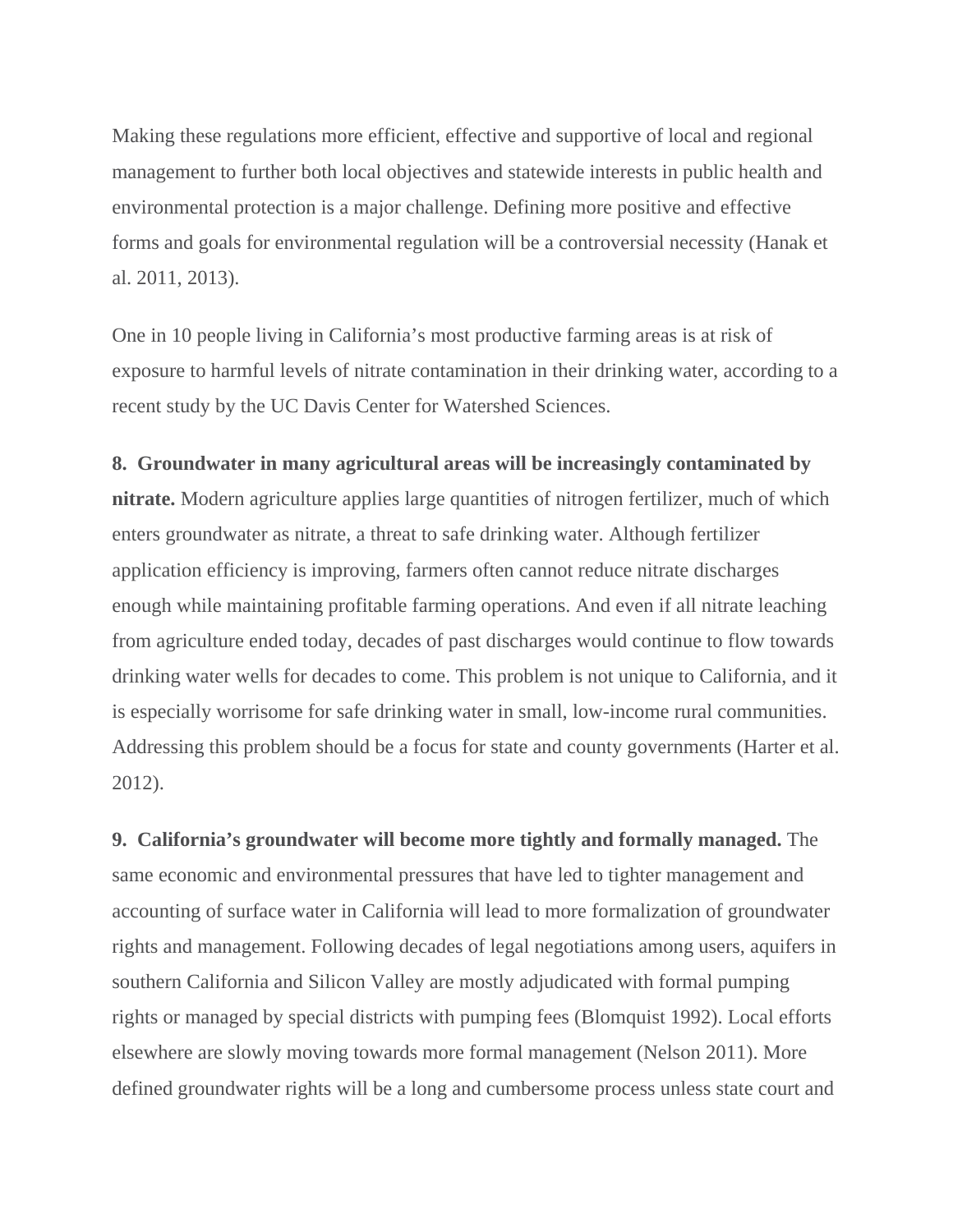groundwater-rights procedures are strengthened and streamlined. Because pumped groundwater ultimately reduces surface water flows in most places, groundwater use rights will ultimately be tied to surface water rights and environmental impacts, as they are in some other states such as Colorado (Lund and Harter 2013). In the end, all parties will be more secure in their rights, but the transition will lead to reductions in pumping or costs for supply augmentation for some areas.

#### **10. The Salton Sea will be largely abandoned by humans, fish and waterfowl.**Every

year, 4 million tons of salt enter the Salton Sea and do not leave, raising the sea's salinity over time. Today the Salton Sea is 25 percent saltier than seawater and is becoming uninhabitable for more forms of life (Bali, undated). It is also shrinking, creating regional air quality problems from exposed dust (Fulton 2013; Sculley 2002). A proposed \$9 billion solution seems unlikely to receive the state and federal funding needed to make it happen (CRA 2007). The growing value of water for southern Californian and other southwestern cities and for wetlands for migratory waterfowl elsewhere on the Colorado River will encourage the transfer of more water out of the Salton Sea basin, with increased irrigation efficiencies (as now planned) and perhaps also more farmland fallowing. Local beneficiaries of the Sea, particularly for recreation and air quality, will face challenges regarding the reasonable use of these waters and will likely have to help finance any solutions. Much of the Salton Sink – the dry lakebed that existed before the Salton Sea was formed by Colorado River flooding in the early 20th century – will be restored (SDSU Center for Inland Waters).

Most of these changes will be accompanied by prolonged angst, as well as studies, controversies and expense. After all, the details of how each change is managed are worth millions of dollars to individual stakeholder groups. Forward-looking adaptive actions are likely to reduce the pain and improve the prospects for water supporting the kind of society, economy and environment that Californians desire. That will require facing